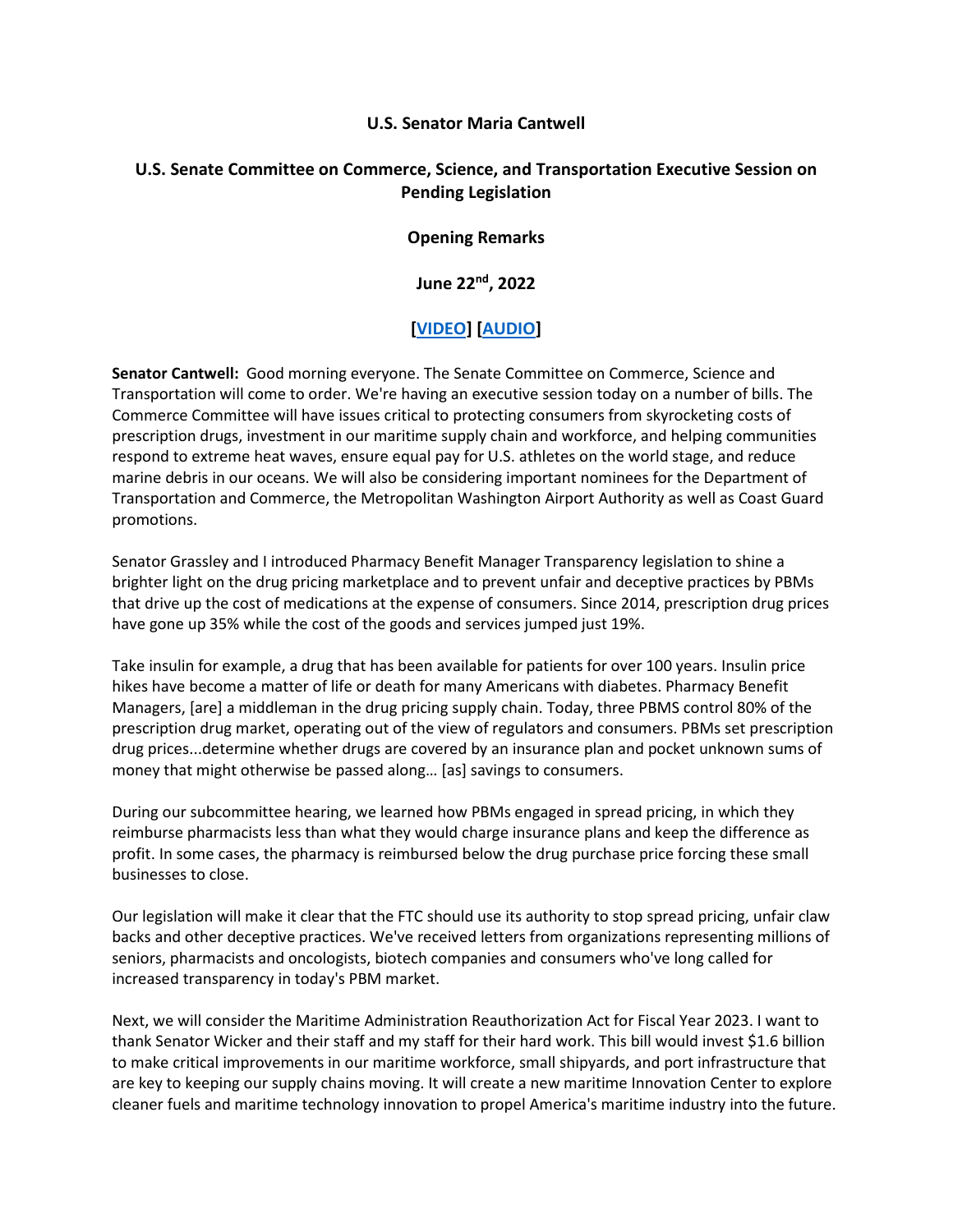The bill would also strengthen protections against sexual assault and sexual harassment at sea and I'm glad we were able to work in a bipartisan fashion to send a strong signal that we must invest in and protect our maritime workforce, especially midshipmen at the start of their careers at sea.

Finally, it requires MARAD to develop a new maritime strategy to ensure that American maritime and US flag vessels are competitive on the global stage. We have a lot of work to do here, but we can see from our recent actions on the Federal Maritime Commission, that the United States needs to be more in the game. We need to make sure that we are planning and investing in our maritime of the future.

We also have the Preventing Heat Illness and Death Act of 2021. I want to thank our colleagues, Senator Markey, Sinema and Rosen. Senator Markey, thank you for leading on this important legislation. Every extreme heat event kills over 8,500 Americans more than any other weather disaster. Many states are being forced to respond to increasing numbers of extreme heat waves that just swept our nation in recent years. Last June in my state a three day heatwave with a temperature 30 degrees higher than normal killed 112 people. It is clear that we need to better prepare our communities to address the growing public health threat.

This bill would establish an interagency committee in the Office of Science and Technology Policy to develop and implement a federal strategy to reduce health risks and impact from extreme heat events. It would also authorize 7.5 million in federal assistance to improve response to extreme heat forecasts and protect our most vulnerable from growing threats of climate change. I urge my colleagues to support this important bill.

Next I'd like to thank the co-sponsors of Equal Pay for Team USA Act. Senators, Capito, Klobuchar and Lummis for working so diligently on this legislation. I can think of a no more appropriate way to pay tribute to the legacy of Title IX and all that is done for women and girls to participate in sports over the last 50 years than to pass this bipartisan bill on the eve of its 50th anniversary. The creative and common sense thinking that went into technical and policy changes we've made to this bill since introduction, are a real testament that this committee can do work together.

The bill we're voting on represents months of work with the United States Olympic and Paralympic Committee advocates, and bipartisan colleagues to ensure that men and women competing internationally for team USA receive equal compensation, benefits, medical care, travel, and coverage expenses. The bill includes important oversight requirements. It also directs USOPC and sport's national governing bodies to work alongside athletes in pushing international sports federations that fail to provide equal support to male and female competitors to start writing this wrong. I want to thank Senator Johnson and Lee for their amendments, which I think make the bill even stronger.

The committee will also consider Save our Seas 2.0 Amendment sponsored by Senator Sullivan, Whitehouse, and Menendez. It is estimated that as much as 1.8 billion pieces of marine debris litter the shores of the continental United States and injures and kills marine and coastal wildlife, damage habitat, and hurts coastal communities that rely on fishing and a clean environment. In 2020, the Save Our Seas 2.0 Act, established the marine debris foundation to augment federal programs. Given the huge task and costs of cleaning up our oceans, it's important that we get this foundation working well and I support Senator Sullivan's amendments. I'd also like to thank Senator Sullivan and staff for working with us on amendments that ensure that foundation will engage properly with our tribal government.